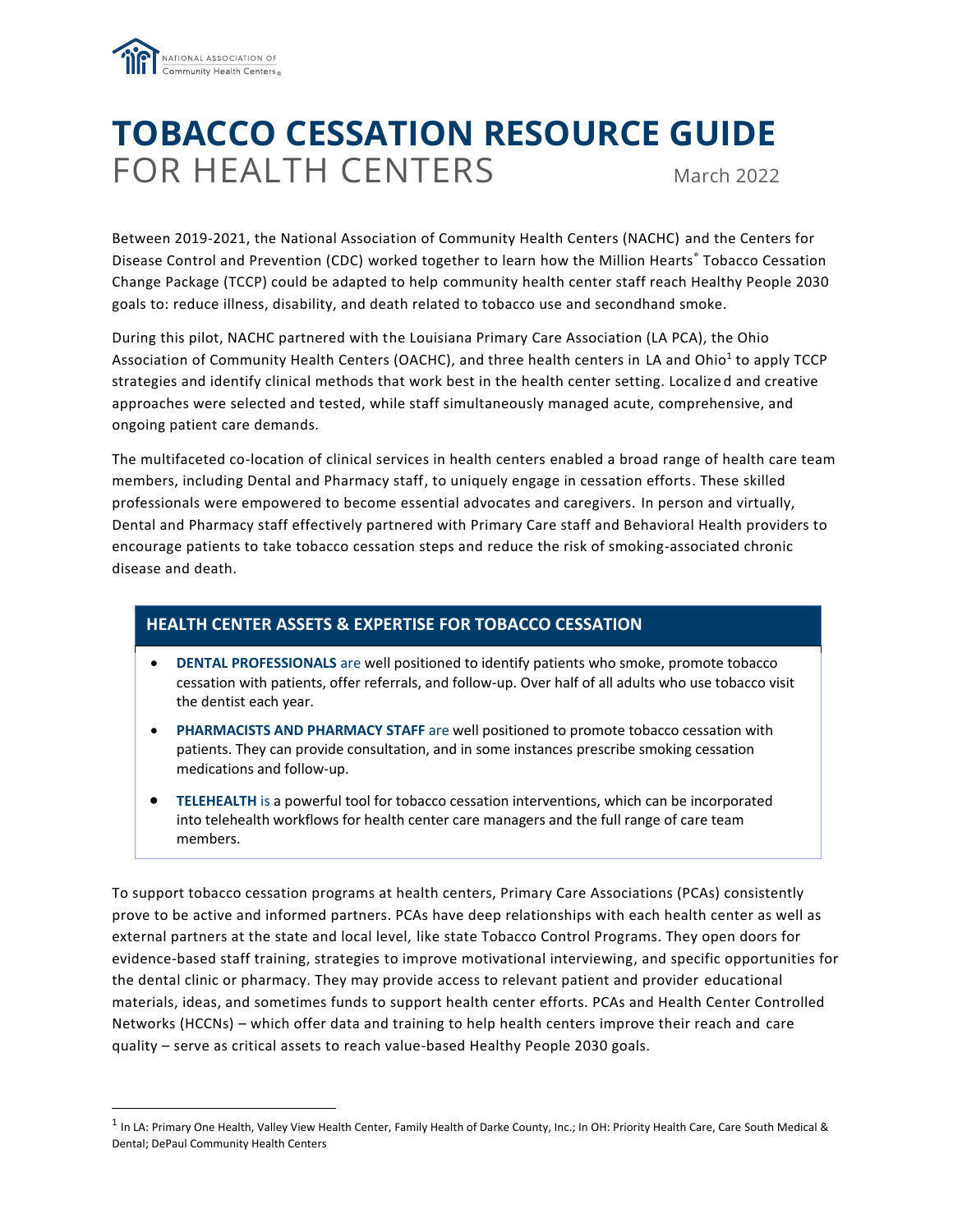Generally, health centers experienced success with TCCP interventions during this pilot when integrated care teams built relationships with patients and had ongoing conversations. Conversations stayed focused on individual patient care plans and efforts to quit smoking or vaping. Care team members helped build patience and trust in the process. Small achievements were celebrated with gift cards and gestures as simple as celebratory cards or phone calls. Acknowledgement and praise helped patients stick to their efforts.

As this sample chart illustrates, the more each patient met with their care team, the more success they had with personal smoking cessation goals:



### **Progress Toward Tobacco Cessation** *12 patients at an Ohio Health Center*

Number of encounters per patient over time (each color represents one patient)

In addition to tools and resources listed in the original TCCP, tips and tailored materials specifically for health centers such as care team workflows, were identified or created through this pilot. Other health centers using the TCCP may appreciate these resources to supplement those in the TCCP. They are described in the table below.

This adaptation of the Million Hearts®' Tobacco Cessation Change Package (TCCP), specifically for health centers, is organized by each TCCP change concept and change idea, but it offers additional resources that are not currently included in the TCCP. The applicability or relevance of each "Tool, Tip , and Resource" listed is noted for use by each health center provider-type with a checkmark in the appropriate column. Tips and lessons learned are also included.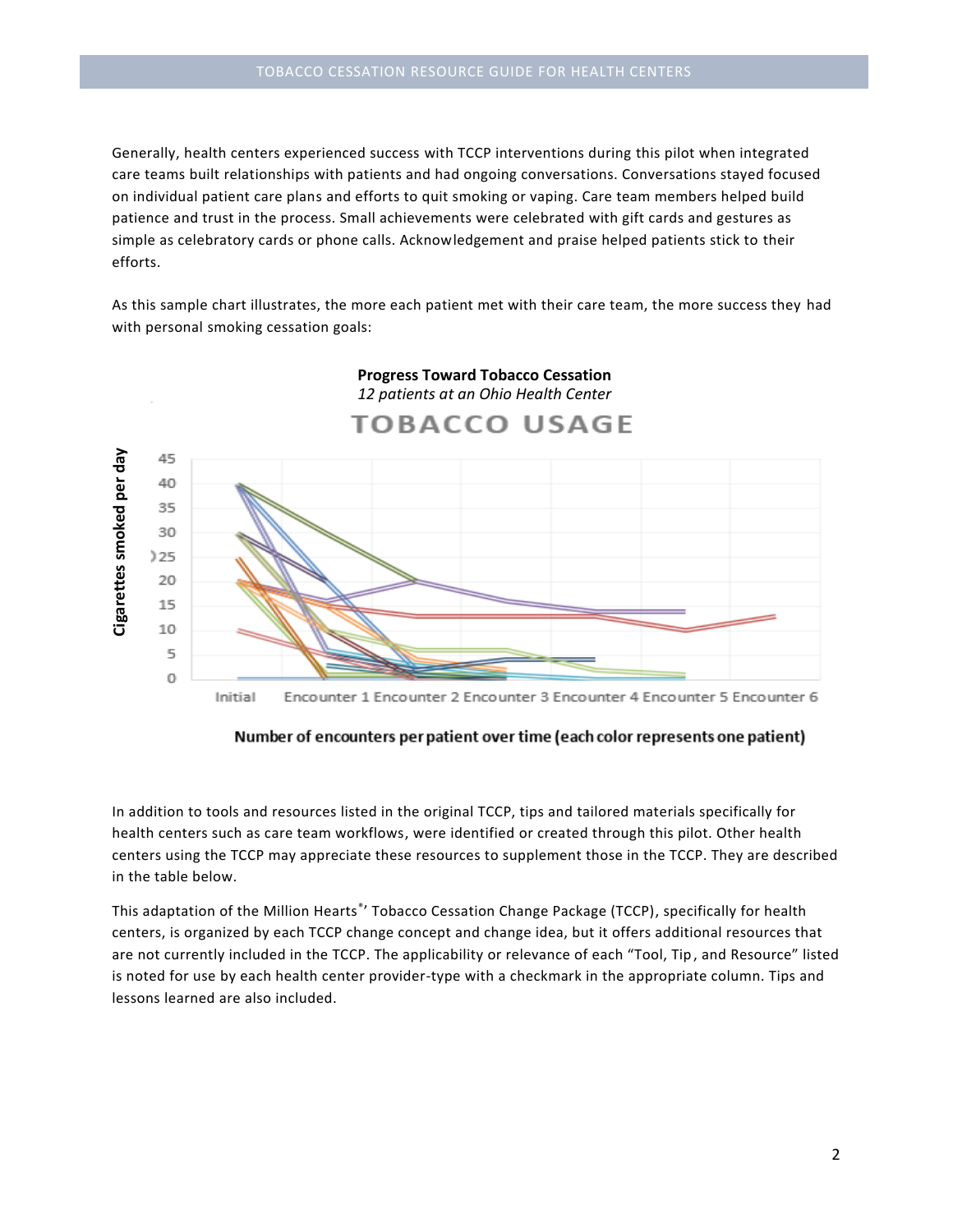## **ADAPTING THE TCCP FOR HEALTH CENTERS**

**Key Foundations**

*Approaches and tools to assess the current status of tobacco dependance and treatment in your health center. Strategies to make tobacco dependance treatment a priority.*

| <b>TCCP CHANGE CONCEPT</b>                                  | <b>TCCP CHANGE IDEA</b>                                                                                                                               | <b>HEALTH CENTER TOOLS, TIPS &amp; RESOURCES</b>                                                                                                                                                                                                                                                                                                                                                                                                                                                                                                                                                                                                                                                                                                                            | <b>PROVIDER</b> |          |                      |        |               |
|-------------------------------------------------------------|-------------------------------------------------------------------------------------------------------------------------------------------------------|-----------------------------------------------------------------------------------------------------------------------------------------------------------------------------------------------------------------------------------------------------------------------------------------------------------------------------------------------------------------------------------------------------------------------------------------------------------------------------------------------------------------------------------------------------------------------------------------------------------------------------------------------------------------------------------------------------------------------------------------------------------------------------|-----------------|----------|----------------------|--------|---------------|
|                                                             |                                                                                                                                                       |                                                                                                                                                                                                                                                                                                                                                                                                                                                                                                                                                                                                                                                                                                                                                                             | Primary<br>care | Pharmacy | Behavioral<br>health | Dental | Care<br>mgmt. |
|                                                             | Identify one or two<br>key champions and<br>assemble a<br>multidisciplinary<br>team                                                                   | Employ champions from the Dental staff,<br>Pharmacy staff, and/or Behavioral Health<br>staff to integrate tobacco cessation<br>efforts across the health center<br>• Sample multidisciplinary model for<br>tobacco cessation efforts at health<br>centers<br>• NACHC's patient case study for tobacco<br>cessation at health centers<br>Refer to TCCP resources                                                                                                                                                                                                                                                                                                                                                                                                             |                 |          |                      |        |               |
| Make tobacco<br>cessation a practice<br>and system priority | As a<br>multidisciplinary<br>group, conduct an<br>assessment of your<br>clinic/system and<br>develop an action<br>plan to address the<br>current gaps | Lessons for health centers:<br>• Create an integrated team with Dental,<br>Pharmacy, Behavioral Health staff, and<br>the primary care staff<br>• Include the COO, Quality staff,<br>population health staff, and social<br>worker/case manager<br>Address gaps:<br>• Dental staff need reimbursement<br>information, referral resources,<br>training, and an integrated EHR to<br>capture activity<br>• Pharmacists and pharmacy staff need<br>training to provide consultation,<br>prescribe cessation products and<br>follow-up with how those patients use<br>cessation products (Refer to the<br>Equipping Care Teams Table for ideas).<br>They also need access to an integrated<br>EHR to capture activity.<br>• Patient barriers must be identified and<br>addressed |                 |          |                      |        |               |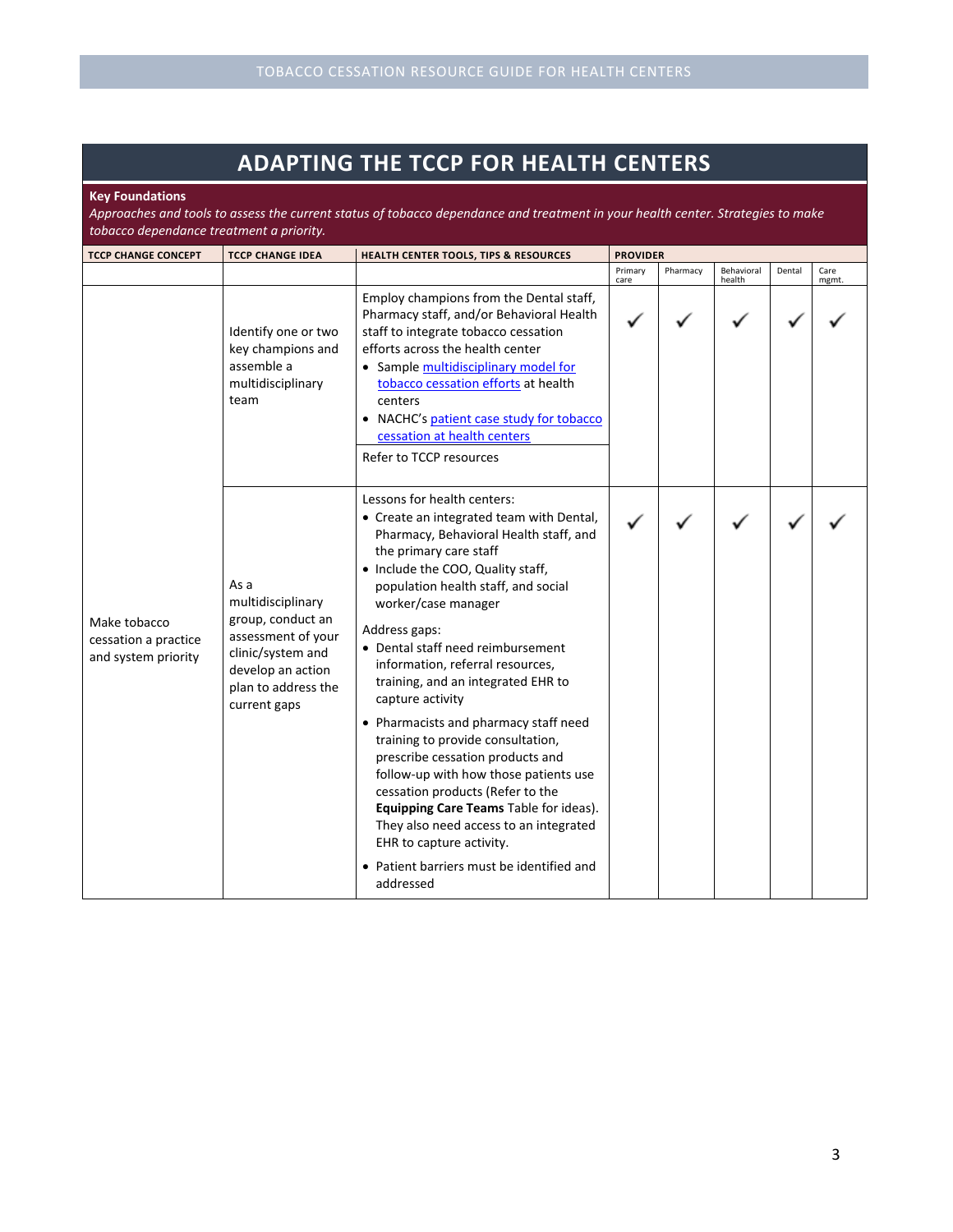|                                                              | Adopt or update a<br>system-wide policy<br>to reflect<br>prioritization of<br>tobacco treatment<br>as part of chronic<br>disease<br>management | • Revise health history questionnaires to<br>include using e-cigarettes, e-<br>vaporizers, or other electronic<br>nicotine delivery systems to inhale<br>tobacco or other substances - for all<br>provider-types<br>• Develop tools to integrate EHR systems<br>to reduce miscommunication across<br>providers<br>Telehealth:<br>• Incorporate tobacco cessation into<br>telehealth workflows. Use materials<br>from organizations such as the Truth<br>Initiative: https://truthinitiative.org/<br>• Adopt workflow elements from the<br><b>Tobacco Cessation Telehealth Guide</b><br>(aafp.org) from the American Academy<br>of Family Physicians                                             |                 |          |                      |        |               |
|--------------------------------------------------------------|------------------------------------------------------------------------------------------------------------------------------------------------|-------------------------------------------------------------------------------------------------------------------------------------------------------------------------------------------------------------------------------------------------------------------------------------------------------------------------------------------------------------------------------------------------------------------------------------------------------------------------------------------------------------------------------------------------------------------------------------------------------------------------------------------------------------------------------------------------|-----------------|----------|----------------------|--------|---------------|
| <b>Equipping Care Teams</b>                                  |                                                                                                                                                | Approaches and tools to prepare and motivate health center staff to consistently address tobacco use.                                                                                                                                                                                                                                                                                                                                                                                                                                                                                                                                                                                           |                 |          |                      |        |               |
| <b>TCCP CHANGE CONCEPT</b>                                   | <b>TCCP CHANGE IDEA</b>                                                                                                                        | HEALTH CENTER TOOLS, TIPS & RESOURCES                                                                                                                                                                                                                                                                                                                                                                                                                                                                                                                                                                                                                                                           | <b>PROVIDER</b> |          |                      |        |               |
|                                                              |                                                                                                                                                |                                                                                                                                                                                                                                                                                                                                                                                                                                                                                                                                                                                                                                                                                                 | Primary<br>care | Pharmacy | Behavioral<br>health | Dental | Care<br>mgmt. |
|                                                              | Adopt a clinician/<br>staff training policy<br>to train and retrain<br>staff                                                                   | No tools in the TCCP at this time                                                                                                                                                                                                                                                                                                                                                                                                                                                                                                                                                                                                                                                               |                 |          |                      |        |               |
| Equip all staff to<br>engage in tobacco<br>cessation efforts | Conduct onboarding<br>and annual trainings<br>on tobacco policies,<br>systems, and<br>procedures                                               | For Pharmacists and pharmacy staff:<br>• American Pharmacists Association<br><b>Tobacco Cessation (pharmacist.com)</b><br>• USPHS Pharmacist Professional<br><b>Advisory Committee Pharmacist</b><br><b>Professional Advisory Committee</b><br>(psc.gov)<br>• Ohio's PCA conducted training to help<br>providers with harm reduction<br>counseling and pharmacotherapy best<br>practices:<br>https://oachcresources.blogspot.com/2<br>021/07/tobacco-cessation-grant-<br>provider.html<br>For General Practitioners & Behavioral<br>Health Staff:<br>• See UCSF Smoking Cessation Leadership<br>Center's programs funded by SAMHSA,<br>including their <b>Leadership Academy</b> ;<br>Resource: |                 |          |                      |        |               |
|                                                              |                                                                                                                                                | https://smokingcessationleadership.ucs<br>f.edu/free-cmeces-webinar-collections;<br>• Refer to training materials from Million<br>Hearts <sup>®</sup> and the TCCP                                                                                                                                                                                                                                                                                                                                                                                                                                                                                                                              |                 |          |                      |        |               |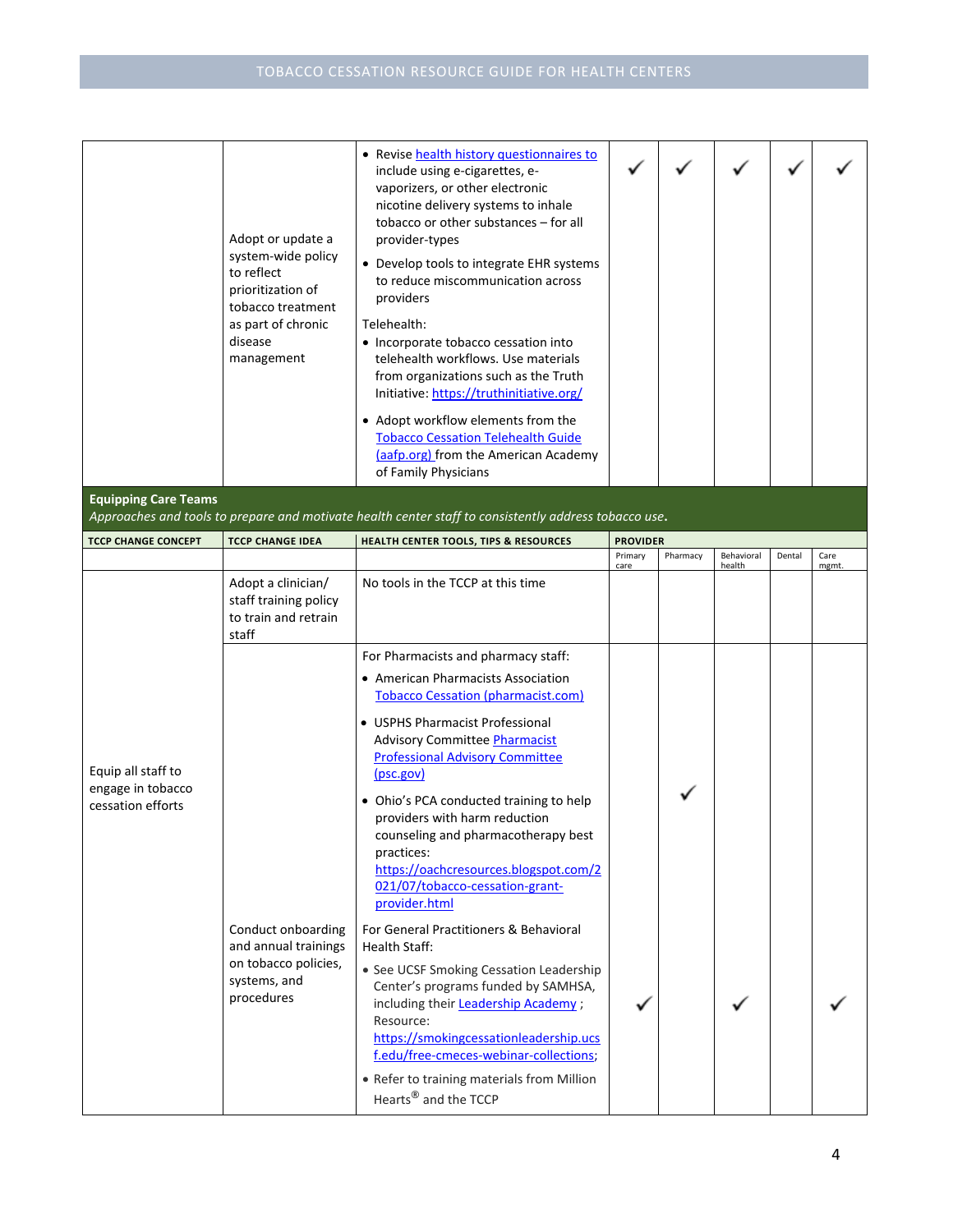|                                                                           | Optimize billing<br>practices by<br>leveraging existing<br>codes to capture all<br>billable services                           | Refer to the <b>Electronic Health Records,</b><br>Population Health Dashboards, and<br><b>Billing table below to utilize Chronic Care</b><br>Management billing, Principal Care<br>Management billing, Tobacco cessation<br>counseling CPT codes, Behavioral Health<br>SCPT codes, or codes for CMS Medicare<br>patients                                      |                 |          |                      |        |               |
|---------------------------------------------------------------------------|--------------------------------------------------------------------------------------------------------------------------------|---------------------------------------------------------------------------------------------------------------------------------------------------------------------------------------------------------------------------------------------------------------------------------------------------------------------------------------------------------------|-----------------|----------|----------------------|--------|---------------|
| Provide clinician and<br>system-level feedback                            | Set and<br>communicate<br>specific, measurable,<br>and quality goals                                                           | • See AZARA measures adopted by LA<br>heath centers<br>• See Primary One's EHR updates                                                                                                                                                                                                                                                                        |                 |          |                      |        |               |
| on progress and<br>impact                                                 | Make tobacco<br>cessation a quality<br>improvement<br>measure at the<br>clinician or system<br>level                           | Refer to TCCP resources                                                                                                                                                                                                                                                                                                                                       |                 |          |                      |        |               |
|                                                                           | <b>Employ population</b><br>health management<br>strategies                                                                    | Refer to the Electronic Health Records,<br>Population Health Dashboards, and<br>Billing table below to conduct a risk<br>assessment process to identify low-,<br>medium-, high- and complex-risk health<br>center patients that use tobacco and have<br>related health effects (heart disease,<br>diabetes, cancer) – who are eligible for<br>care management |                 |          |                      |        |               |
|                                                                           | Track clinician, clinic,<br>hospital, and system<br>performance to<br>provide feedback to<br>clinicians and<br>decision-makers | Use a population health dashboard for<br>Tobacco Use and smoking related-<br>diseases to track patient interventions<br>and health center success                                                                                                                                                                                                             |                 |          |                      |        |               |
| <b>Screening</b><br>intervening with patients or clients who use tobacco. |                                                                                                                                | Approaches and tools that promote consistent universal screening for tobacco use (i.e., asking about tobacco use) as a prerequisite for                                                                                                                                                                                                                       |                 |          |                      |        |               |
| <b>TCCP CHANGE CONCEPT</b>                                                | <b>TCCP CHANGE IDEA</b>                                                                                                        | <b>HEALTH CENTER TOOLS, TIPS &amp; RESOURCES</b>                                                                                                                                                                                                                                                                                                              | <b>PROVIDER</b> |          |                      |        |               |
|                                                                           |                                                                                                                                |                                                                                                                                                                                                                                                                                                                                                               | Primary<br>care | Pharmacy | Behavioral<br>health | Dental | Care<br>mgmt. |
|                                                                           | Adopt a tobacco use<br>screening protocol                                                                                      | Refer to TCCP resources                                                                                                                                                                                                                                                                                                                                       |                 |          |                      |        |               |

| Establish workflow<br>with screening and<br>documentation | • Sample workflow from Family Health<br>Services of Darke County<br>• Sample workflow from Care South |  |  |  |
|-----------------------------------------------------------|-------------------------------------------------------------------------------------------------------|--|--|--|
|                                                           |                                                                                                       |  |  |  |

✓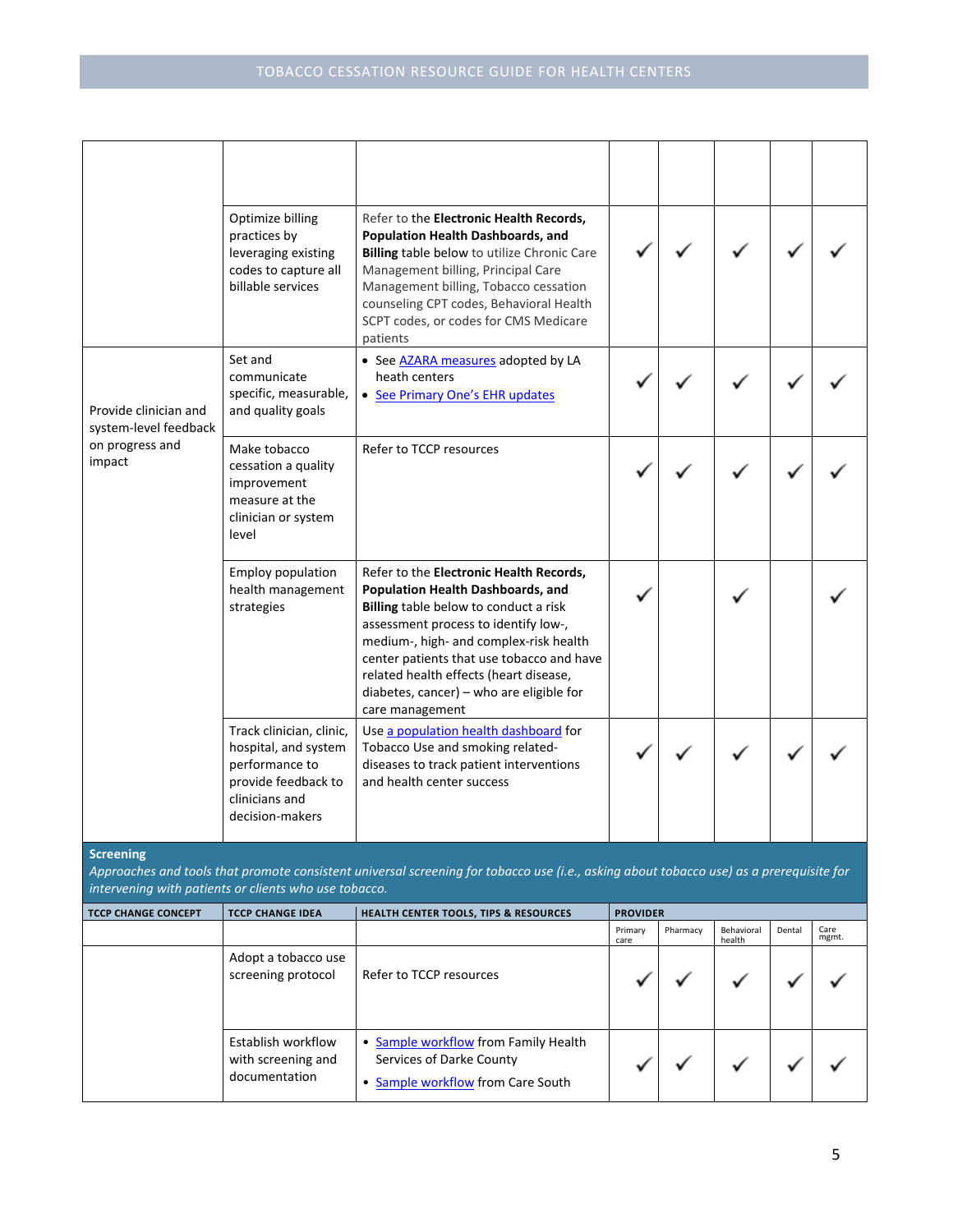| Make tobacco use a<br>vital sign: screen<br>every patient for<br>tobacco use at every<br>visit | Embed tobacco use<br>status prompt in the<br>EHR or other<br>patient-record<br>keeping system                          | Refer to TCCP resources                                                                                                                                                                                                                                                                                                                                                           |                 |          |                      |        |               |
|------------------------------------------------------------------------------------------------|------------------------------------------------------------------------------------------------------------------------|-----------------------------------------------------------------------------------------------------------------------------------------------------------------------------------------------------------------------------------------------------------------------------------------------------------------------------------------------------------------------------------|-----------------|----------|----------------------|--------|---------------|
|                                                                                                | <b>Embed decision</b><br>support scripts for<br>screening into the<br>EHR or other<br>patient-record<br>keeping system | Refer to TCCP resources                                                                                                                                                                                                                                                                                                                                                           |                 |          |                      |        |               |
| <b>Treatment</b>                                                                               |                                                                                                                        | Approaches and tools to help ensure that patients or clients who use tobacco are consistently advised to quit and are assessed for their<br>willingness to try. If they are, they are immediately offered assistance in quitting tobacco use.                                                                                                                                     |                 |          |                      |        |               |
| <b>TCCP CHANGE CONCEPT</b>                                                                     | <b>TCCP CHANGE IDEA</b>                                                                                                | HEALTH CENTER TOOLS, TIPS & RESOURCES                                                                                                                                                                                                                                                                                                                                             | <b>PROVIDER</b> |          |                      |        |               |
|                                                                                                |                                                                                                                        |                                                                                                                                                                                                                                                                                                                                                                                   | Primary<br>care | Pharmacy | Behavioral<br>health | Dental | Care<br>mgmt. |
| Establish tobacco                                                                              | Implement                                                                                                              | Example policy: A Clinical Practice<br><b>Agreement (CPA)</b> for Pharmacy and<br>workflow were established by Family<br>Health Services of Darke County to allow<br>medications to be distributed and<br>changed according to CPA during the<br>referral process<br>• Types of interventions for Dentists:                                                                       |                 |          |                      |        |               |
| treatment protocol                                                                             | treatment<br>intervention(s)                                                                                           | - Referral to Quit line<br>Referral to Behavioral Health/Case<br>Manager<br>- Referral to Clinical Pharmacy<br>Medical- Primary Care Physician<br>Dental Prescription written<br>- Telehealth visit                                                                                                                                                                               |                 |          |                      |        |               |
|                                                                                                |                                                                                                                        | • Types of interventions for Pharmacists:<br>- Share marketing flyers for quit lines<br>and local cessation services<br>- Develop patient-specific action-plans<br>- Complete cessation Pre-Quiz<br>readiness assessments<br>- Assess financial burden and provide<br>resources when possible<br>- Prescribe cessation medication<br>Follow-up with patents re:<br>medication use |                 |          |                      |        |               |
|                                                                                                | Establish a workflow<br>to determine roles<br>for delivering<br>treatment<br>intervention(s)                           | • Sample Process Map from DePaul<br><b>Community Health Center</b><br>• Sample Dental staff workflow from<br>Care South<br>• Sample Primary Care workflow from<br>Care South<br>• Sample interventions for telehealth<br>(BecomeAnEX from the Truth Initiative<br>offers intervention ideas)                                                                                      |                 |          |                      |        |               |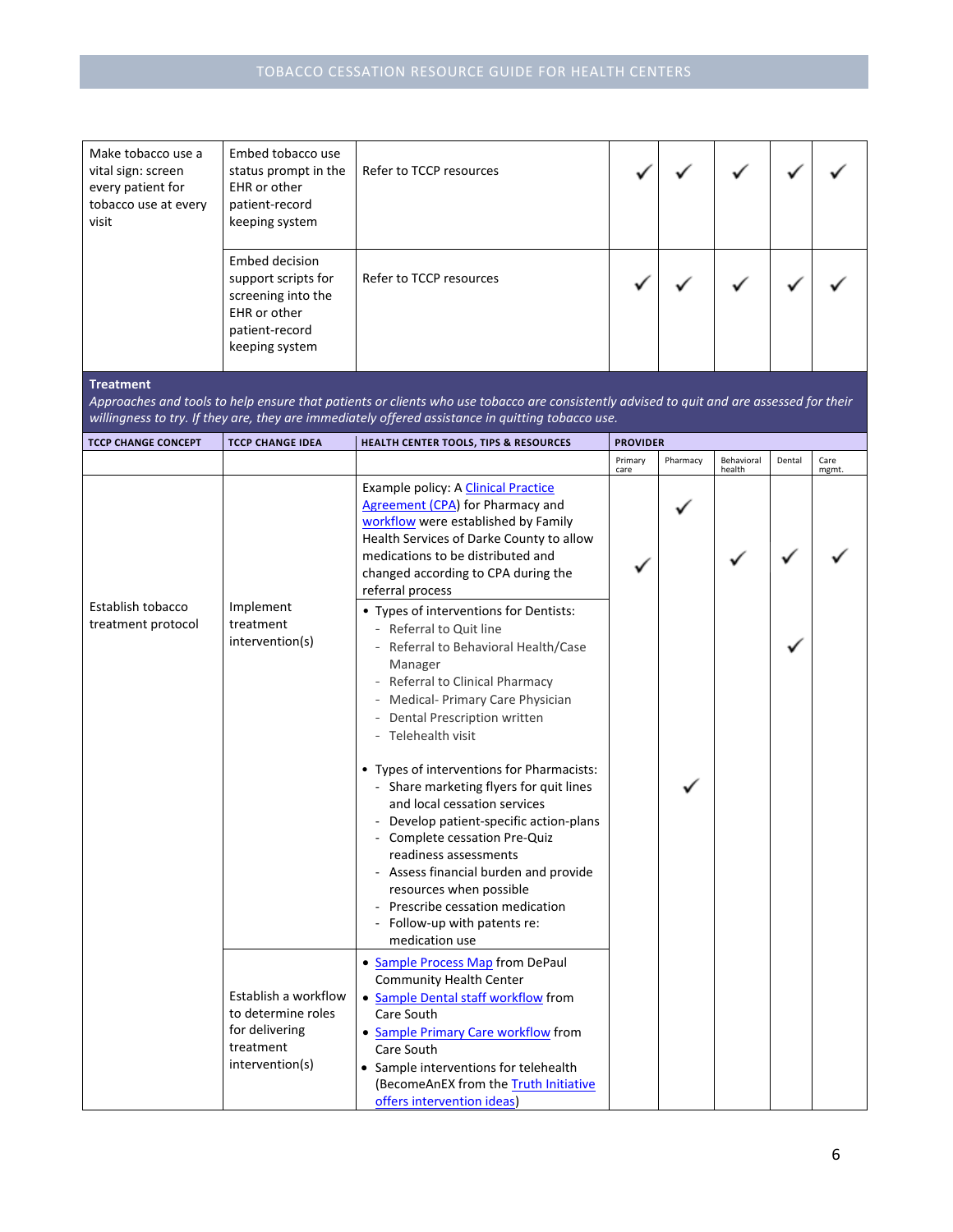|                                                    | Embed treatment<br>intervention<br>prompts into EHR or<br>other patient-record<br>keeping system                                                                        | Embedded health history questions into<br>EHR:<br>• Sample from <b>Primary One</b> includes<br>questions about tobacco, vaping and e-<br>cigarette use. This sample was used by<br>Dental staff but can be adapted for<br>others.                                                                                                                                                     |  |  |  |
|----------------------------------------------------|-------------------------------------------------------------------------------------------------------------------------------------------------------------------------|---------------------------------------------------------------------------------------------------------------------------------------------------------------------------------------------------------------------------------------------------------------------------------------------------------------------------------------------------------------------------------------|--|--|--|
| <b>Enhance Clinical</b><br><b>Decision Support</b> | Embed decision<br>support scripts for<br>each intervention<br>step into EHR or<br>Other patient<br>record-keeping<br>system                                             | • Embed prompts for referrals, including<br>referrals to the behavioral health,<br>dental and/or pharmaceutical team<br>• Embed Screening & Cessation tools in<br>the EHR, sample<br>• Embed marketing materials into the<br>EHR for easy access:<br>- The CDC's You Can Quit Smoking<br>Infographic<br>• Materials from<br>https://millionhearts.hhs.gov<br>• Sample from Care South |  |  |  |
|                                                    | Implement standard<br>order sets for<br>counseling and<br>medication                                                                                                    | Refer TCCP resources                                                                                                                                                                                                                                                                                                                                                                  |  |  |  |
|                                                    | Adopt tools to guide<br>medication selection                                                                                                                            | <b>Tobacco pharmacotherapy products</b><br>(*note: not all medications listed are FDA-<br>approved for smoking cessation)                                                                                                                                                                                                                                                             |  |  |  |
|                                                    | <b>Addition:</b><br>Use patient<br>incentives when<br>appropriate                                                                                                       | To support patient efforts, use:<br>$\bullet$ gift cards<br>• raffle drawings<br>• hand-written cards<br>• phone calls<br>All incentives are appreciated by patients                                                                                                                                                                                                                  |  |  |  |
|                                                    | <b>Addition:</b><br>Implement standing<br>orders for<br>counseling and<br>medication (for<br>Dental staff,<br>Pharmacy staff, and<br><b>Behavioral Health</b><br>Staff) | Create standing orders for your<br>non-prescribing providers                                                                                                                                                                                                                                                                                                                          |  |  |  |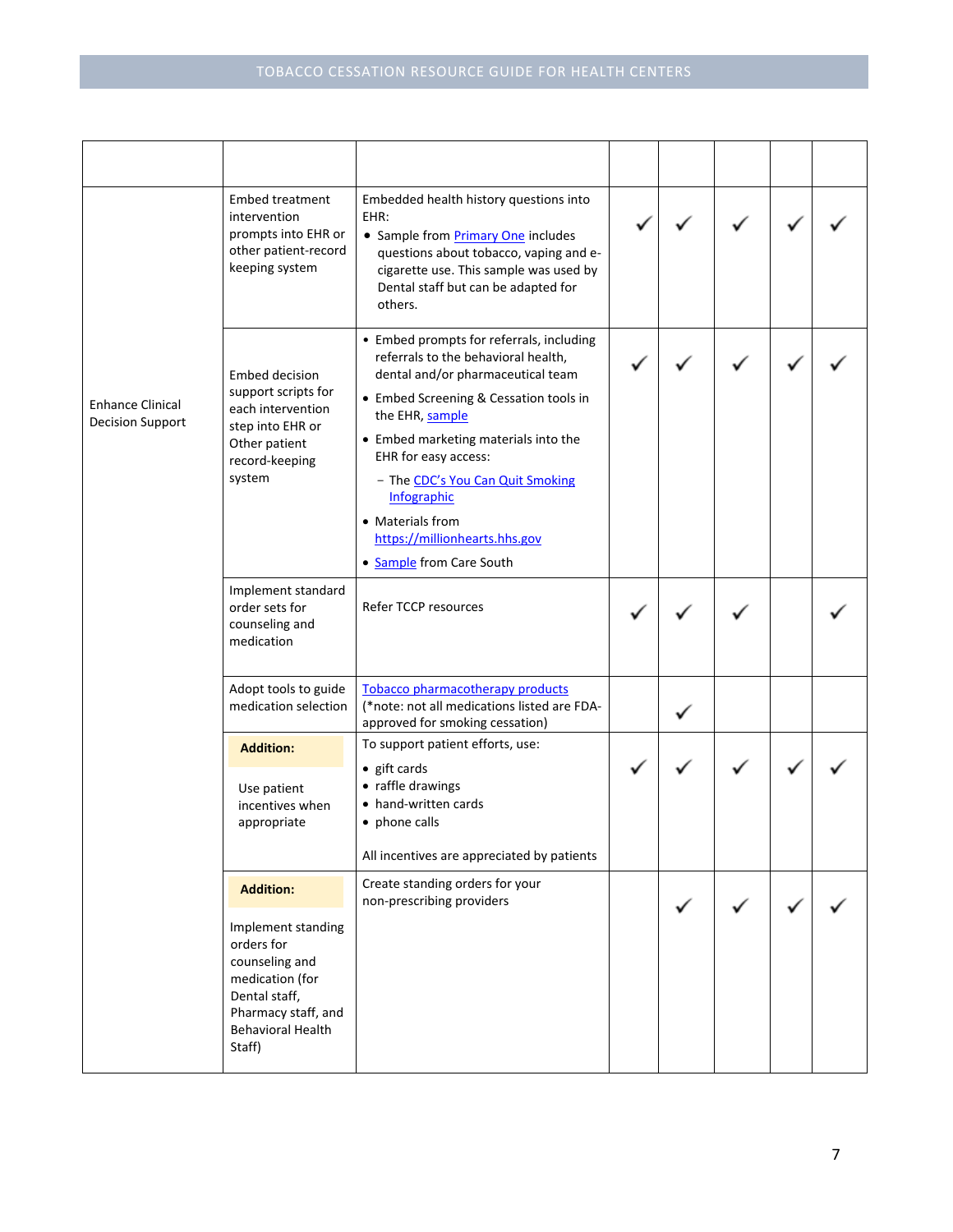| Implement<br>standardized<br>approaches to<br>support cessation<br>efforts                                                                                                                                                                                                                     | Deliver Standard<br>patient education<br>regarding cessation<br>medication                                     | Refer to TCCP resources                                                                                                                 |                 |          |                      |        |               |  |
|------------------------------------------------------------------------------------------------------------------------------------------------------------------------------------------------------------------------------------------------------------------------------------------------|----------------------------------------------------------------------------------------------------------------|-----------------------------------------------------------------------------------------------------------------------------------------|-----------------|----------|----------------------|--------|---------------|--|
|                                                                                                                                                                                                                                                                                                | Adopt a clinical<br>decision support<br>tool to help patents<br>plan their quit<br>attempts                    | See workflow sample from a CHC based<br>on the "Five A's": Ask, Assess, Advise,<br>Assist, Arrange                                      |                 |          |                      |        |               |  |
| <b>Referral and Follow-up</b><br>Approaches and tools to follow-up with patients or clients who use tobacco. Relevant referrals to internal or external resources are<br>made for adjunct treatment. NOTE: The original TCCP offers more information about pro-active follow-up with patients. |                                                                                                                |                                                                                                                                         |                 |          |                      |        |               |  |
| <b>TCCP CHANGE CONCEPT</b>                                                                                                                                                                                                                                                                     | <b>TCCP CHANGE IDEA</b>                                                                                        | HEALTH CENTER TOOLS, TIPS & RESOURCES                                                                                                   | <b>PROVIDER</b> |          |                      |        |               |  |
|                                                                                                                                                                                                                                                                                                |                                                                                                                |                                                                                                                                         | Primary<br>care | Pharmacy | Behavioral<br>health | Dental | Care<br>mgmt. |  |
|                                                                                                                                                                                                                                                                                                | Implement a<br>protocol or<br>workflow to ensure<br>clinician follow-up                                        | • Refer to TCCP resources for more<br>information about registries and pro-<br>active follow-up<br>• Embed an EHR script or prompts to  |                 |          |                      |        |               |  |
|                                                                                                                                                                                                                                                                                                | with patients                                                                                                  | ensure clinician follow-up with patients                                                                                                |                 |          |                      |        |               |  |
|                                                                                                                                                                                                                                                                                                | <b>Addition:</b>                                                                                               | Add a prompt (No samples at this time)                                                                                                  |                 |          |                      |        |               |  |
|                                                                                                                                                                                                                                                                                                | Embed an EHR<br>prompt to remind<br>patients to pick-up<br>cessation<br>prescriptions                          |                                                                                                                                         |                 |          |                      |        |               |  |
| Establish protocols to<br>identify and connect<br>patents to referral                                                                                                                                                                                                                          |                                                                                                                | • Ohio's PCA training help health center<br>staff use the Ohio Tobacco Quit Line<br>• Local service providers for social                |                 |          |                      |        |               |  |
| resources                                                                                                                                                                                                                                                                                      | Identify and partner<br>with referral services<br>that can provide<br>adjunct care                             | determinants may be found through<br>resources such as your state's Aunt<br><b>Bertha listings</b><br>(https://company.auntbertha.com/) |                 |          |                      |        |               |  |
|                                                                                                                                                                                                                                                                                                | Set up direct<br>referrals to internal<br>and external<br>resources by<br>creating standard<br>referral orders | • Inquire with your state's Tobacco<br><b>Control Program</b> for referral sources in<br>your area                                      |                 |          |                      |        |               |  |
|                                                                                                                                                                                                                                                                                                | Establish two-way<br>communication with<br>referral services to<br>document whether<br>referrals were          | Refer to TCCP resources                                                                                                                 |                 |          |                      |        |               |  |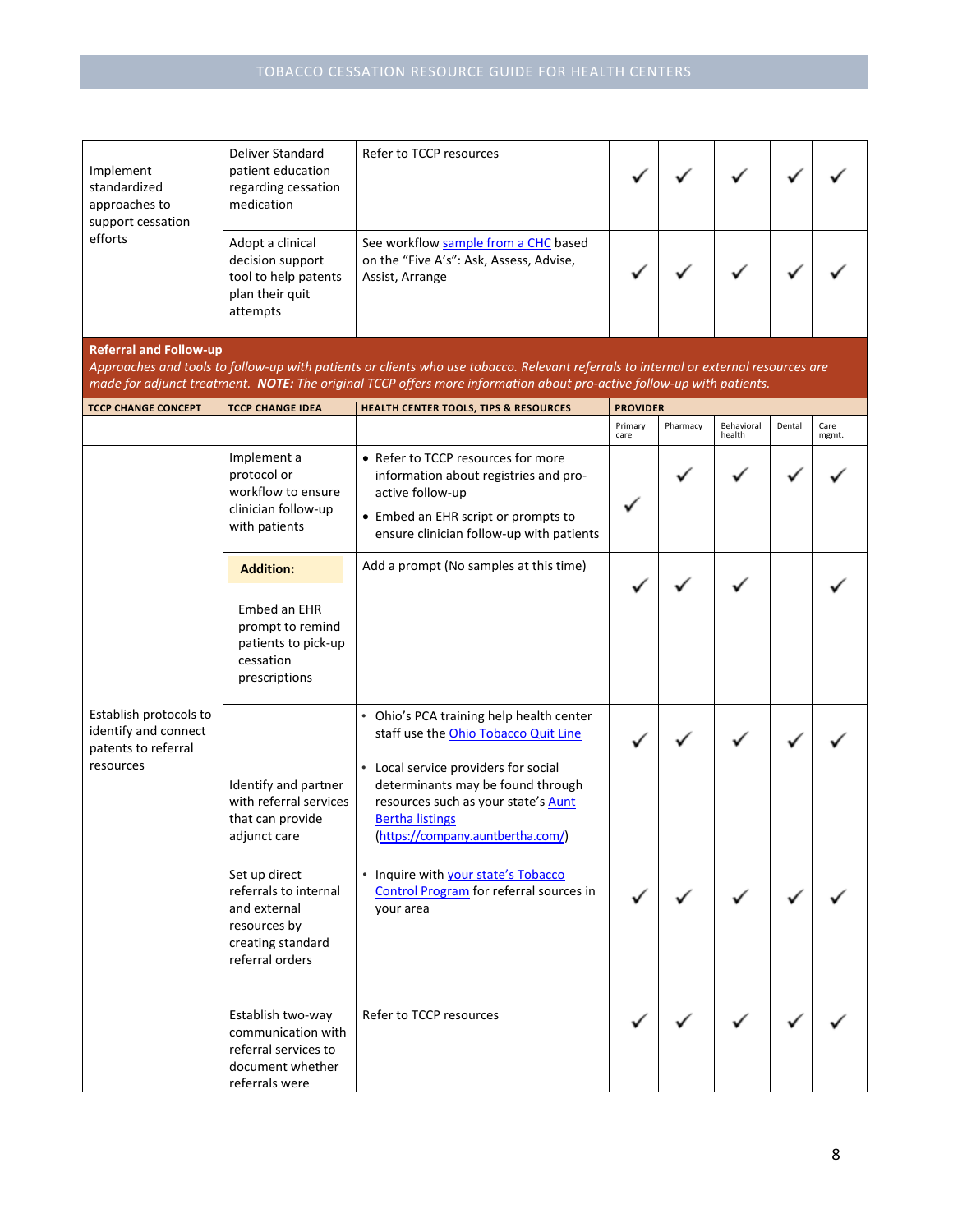|                                                                                                     | accepted by the<br>patient                                                                                                            |                                                                                                                                                                                                                                                                                                                                                                                                                                                                                                                 |                 |          |                      |        |               |
|-----------------------------------------------------------------------------------------------------|---------------------------------------------------------------------------------------------------------------------------------------|-----------------------------------------------------------------------------------------------------------------------------------------------------------------------------------------------------------------------------------------------------------------------------------------------------------------------------------------------------------------------------------------------------------------------------------------------------------------------------------------------------------------|-----------------|----------|----------------------|--------|---------------|
|                                                                                                     | may be positioned well to lead or support this work.                                                                                  | NEW: Electronic Health Records, Population Health Dashboards, and Billing *<br>Approaches to enhance a health center's Electronic Medical Records for tracking, billing, referral sources, and follow-up. Tips to utilize<br>population health dashboards to reach overall health center goals. Primary Care Associations and Health Center-Controlled Networks<br>*This focus area is not in the original TCCP, though elements are embedded within it. This table is offered specifically for Health Centers. |                 |          |                      |        |               |
| <b>CHANGE CONCEPT</b>                                                                               | <b>CHANGE IDEA</b>                                                                                                                    | <b>HEALTH CENTER TOOLS, TIPS &amp; RESOURCES</b>                                                                                                                                                                                                                                                                                                                                                                                                                                                                | <b>PROVIDER</b> |          |                      |        |               |
|                                                                                                     |                                                                                                                                       |                                                                                                                                                                                                                                                                                                                                                                                                                                                                                                                 | Primary<br>care | Pharmacy | Behavioral<br>health | Dental | Care<br>mgmt. |
|                                                                                                     | Conduct risk<br>assessment to<br>identify and<br>categorize health                                                                    | • Use NACHC's Value Transformation<br><b>Framework Action Guide on Risk</b><br><b>Stratification</b>                                                                                                                                                                                                                                                                                                                                                                                                            |                 |          |                      |        |               |
| center patients by<br><b>Employ population</b><br>health management<br>strategies<br>effects (heart | risk (low-, medium-,<br>high- and complex) $-$<br>based on their use<br>of tobacco products<br>and related health                     | By conducting a risk stratification exercise<br>with the health center patient population,<br>you can identify high and complex-risk<br>patients that require more support.<br>Cessation efforts can be pro-actively<br>tracked in the Population Health data<br>dashboard.                                                                                                                                                                                                                                     |                 |          |                      |        |               |
|                                                                                                     | disease, diabetes,<br>cancer). Complex<br>and high-risk<br>patients are eligible<br>for care<br>management.                           | • Use Population Health data dashboards<br>on Tobacco Use and health outcomes,<br>to track health center patients in each<br>risk category, and their progress                                                                                                                                                                                                                                                                                                                                                  |                 |          |                      |        |               |
| <b>Employ EHR</b><br>optimization software<br>for care management                                   | Identify and use EHR<br>optimization<br>software to<br>integrate CHC<br>services and track<br>progress with                           | • A 3rd party integrated software<br>application for population health<br>management is necessary to share<br>information across medical divisions.<br>Identify a vendor you can work with.                                                                                                                                                                                                                                                                                                                     |                 |          |                      |        |               |
| and service<br>integration                                                                          | tobacco cessation<br>efforts                                                                                                          | • PCAs/HCCNs may be positioned to<br>support these efforts                                                                                                                                                                                                                                                                                                                                                                                                                                                      |                 |          |                      |        |               |
|                                                                                                     | <b>Embed marketing</b><br>materials into EHR<br>for easy access to<br>advertise quit lines<br>and health center<br>cessation services | Seek culturally relevant and linguistically<br>appropriate materials from local and<br>state providers<br>• Materials sourced by PCAs/HCCNs<br>• Multi-lingual materials found in<br>MedlinePlus:<br>https://medlineplus.gov/languages/qui<br>ttingsmoking.html<br>• Ethnically targeted materials like The<br>National Jewish Health's quit line                                                                                                                                                               |                 |          |                      |        |               |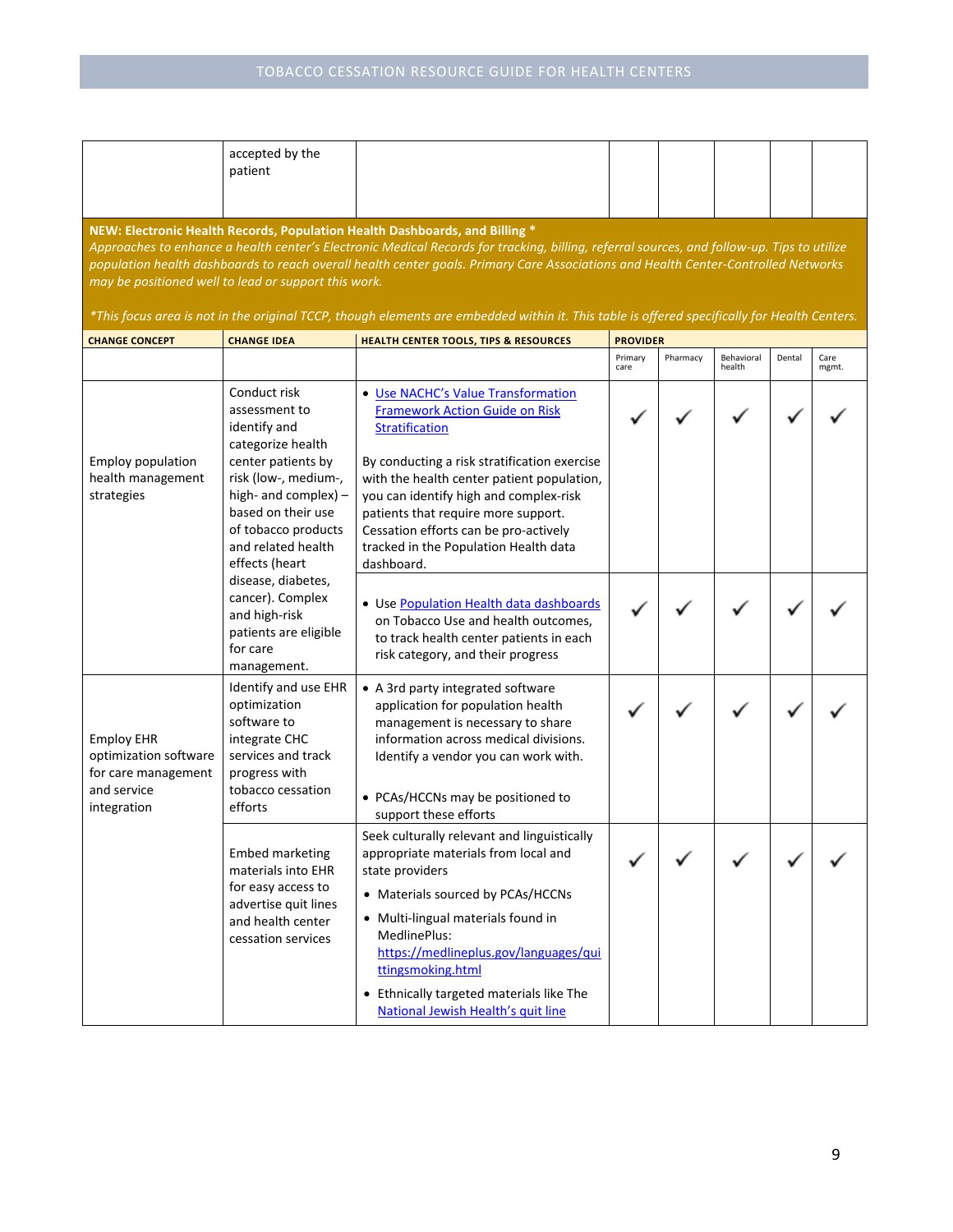| Train staff regularly in<br><b>EHR</b> and track service<br>delivery for CMS and<br>other reimbursement | Identify existing<br>codes to capture all<br>billable services<br>related to tobacco<br>cessation (*See<br><b>Equipping Care</b><br>Teams chart) | Tap into PCA/HCCN training resources                                                                                                                                                                                                                                                                                                                                                                                                                                                                                                                                                                                                                                                                                                                                                                                                                                                                                                                                                                                                                                                                                                                                                                                                                                                                                                                                                                                                                                                                                                                                                                 |  |  |  |
|---------------------------------------------------------------------------------------------------------|--------------------------------------------------------------------------------------------------------------------------------------------------|------------------------------------------------------------------------------------------------------------------------------------------------------------------------------------------------------------------------------------------------------------------------------------------------------------------------------------------------------------------------------------------------------------------------------------------------------------------------------------------------------------------------------------------------------------------------------------------------------------------------------------------------------------------------------------------------------------------------------------------------------------------------------------------------------------------------------------------------------------------------------------------------------------------------------------------------------------------------------------------------------------------------------------------------------------------------------------------------------------------------------------------------------------------------------------------------------------------------------------------------------------------------------------------------------------------------------------------------------------------------------------------------------------------------------------------------------------------------------------------------------------------------------------------------------------------------------------------------------|--|--|--|
| Optimize billing and<br>coding practices                                                                | Leverage existing<br>codes to capture all<br>billable services<br>(*See Equipping<br>Care Teams chart)                                           | • NACHC's Reimbursement Tips: FQHC<br><b>Requirements for Tobacco Cessation</b><br><b>Counseling</b><br>• NACHC's Reimbursement Tips for<br><b>Chronic Care Management (CCM) and</b><br><b>Principal Care Management (PCM)</b><br>• Tobacco cessation counseling may be<br>folded into CCM (CPT 99487 - G0511<br>for FQHCs) as part of preventive care,<br>medication management (if relevant),<br>and for comprehensive care planning<br>• SCPT codes for Behavioral Health are<br>offered in this "BH ECW Smoking<br>Cessation Workflow" document such<br>as:<br>$\geq$ 99401. Preventive medicine<br>counseling and/or intervention to<br>treat the risk factor of tobacco use.<br>Provided to an individual (separate<br>procedure); approx. 15 minutes<br>▶ 99402. Preventive medicine<br>counseling and/or intervention to<br>treat the risk factor of tobacco use.<br>Provided to an individual (separate<br>procedure); approx. 30 minutes<br>▶ 99403. Preventive medicine<br>counseling and/or intervention to<br>treat the risk factor of tobacco use.<br>Provided to an individual (separate<br>procedure); approx. 45 minutes<br>▶ 99404. Preventive medicine<br>counseling and/or intervention to<br>treat the risk factor of tobacco use<br>provided to an individual (separate<br>procedure); approx. 60 minutes<br>> Eligible Group Counseling CPT Codes<br>9 visits each 120-day Benefit Period -<br>Up to 18 visits per Benefit Year<br>• How to Bill for Smoking Cessation<br>Counseling 99406 (capturebilling.com)<br>• For CMS Medicare patients: Health<br>Centers get \$46.71 |  |  |  |